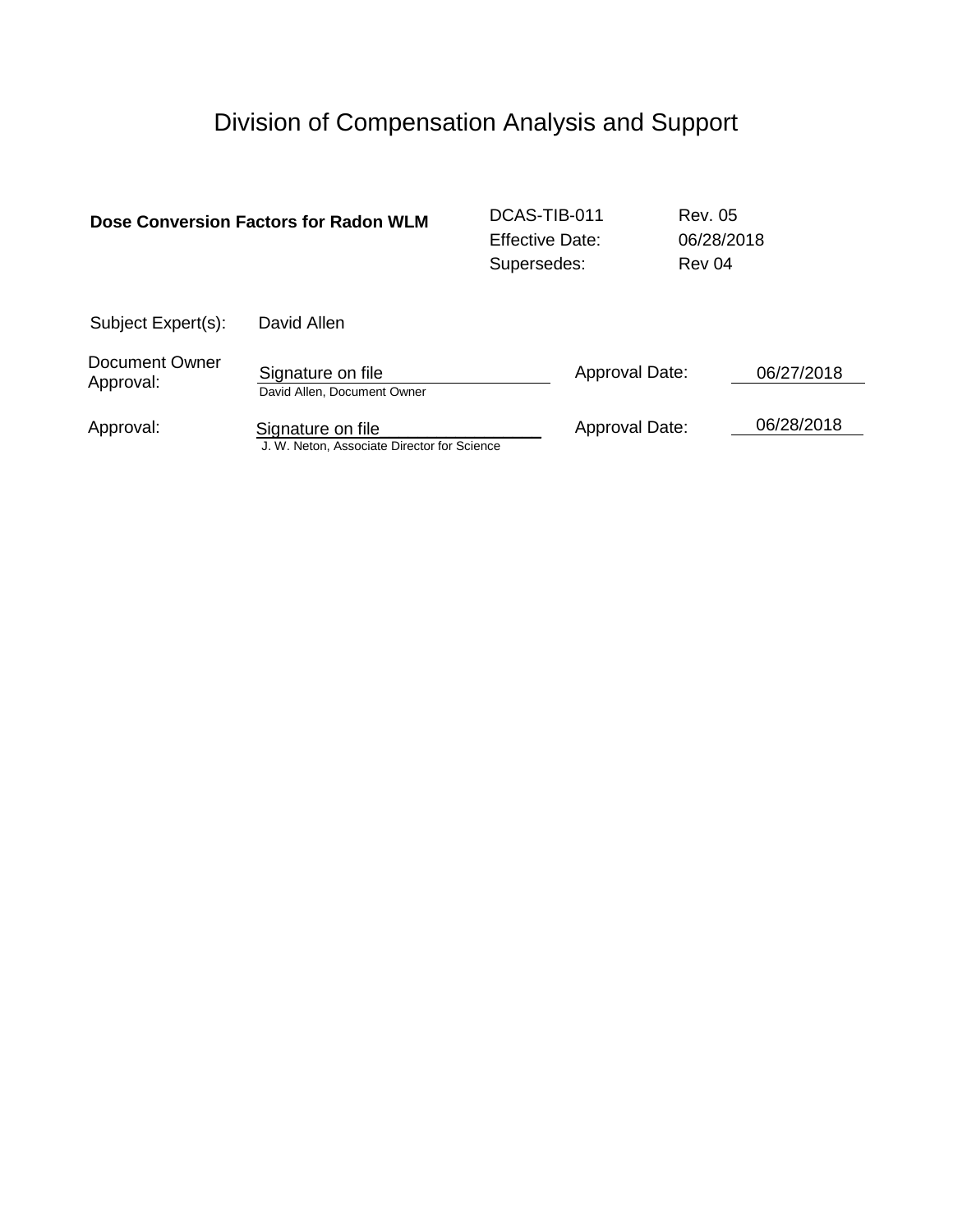| Λ1<br>ΊB-(<br>DCAS- <sup>+</sup><br>Document No. | 05<br>No.<br>Revision | 06/28/2018<br>Date:<br>⊺Effective | -<br>Page<br>Ωt |
|--------------------------------------------------|-----------------------|-----------------------------------|-----------------|

# **PUBLICATION RECORD**

| <b>EFFECTIVE</b> | <b>REVISION</b> |                                                                    |  |
|------------------|-----------------|--------------------------------------------------------------------|--|
| <b>DATE</b>      | <b>NUMBER</b>   | <b>DESCRIPTION</b>                                                 |  |
| 03/16/2005       | 00              | New document to provide a basis for the conversion factor.         |  |
| 04/15/2005       | 01              | Correction factors added for ET1 and ET2 regions                   |  |
| 01/13/2006       | 02              | Correction factors added for ET1 and ET2 regions for Radon 222     |  |
| 01/04/2008       | 03              | Correction factors added for Radon 219 and calculation errors      |  |
|                  |                 | corrected. Minor editorial changes to text.                        |  |
| 05/01/2013       | 04              | Added conversion factor for Radon 222 lung dose                    |  |
| 03/26/2018       | $05-A$          | Added conversion factors for organs outside the respiratory tract. |  |
|                  |                 | Minor editorial changes to text. Changes to document format.       |  |
|                  |                 | Changed title to better match content                              |  |
| 05/23/2018       | $05 - B$        | <b>Incorporated NIOSH comments</b>                                 |  |
| 06/27/2018       | $05-C$          | Incorporated additional NIOSH comments                             |  |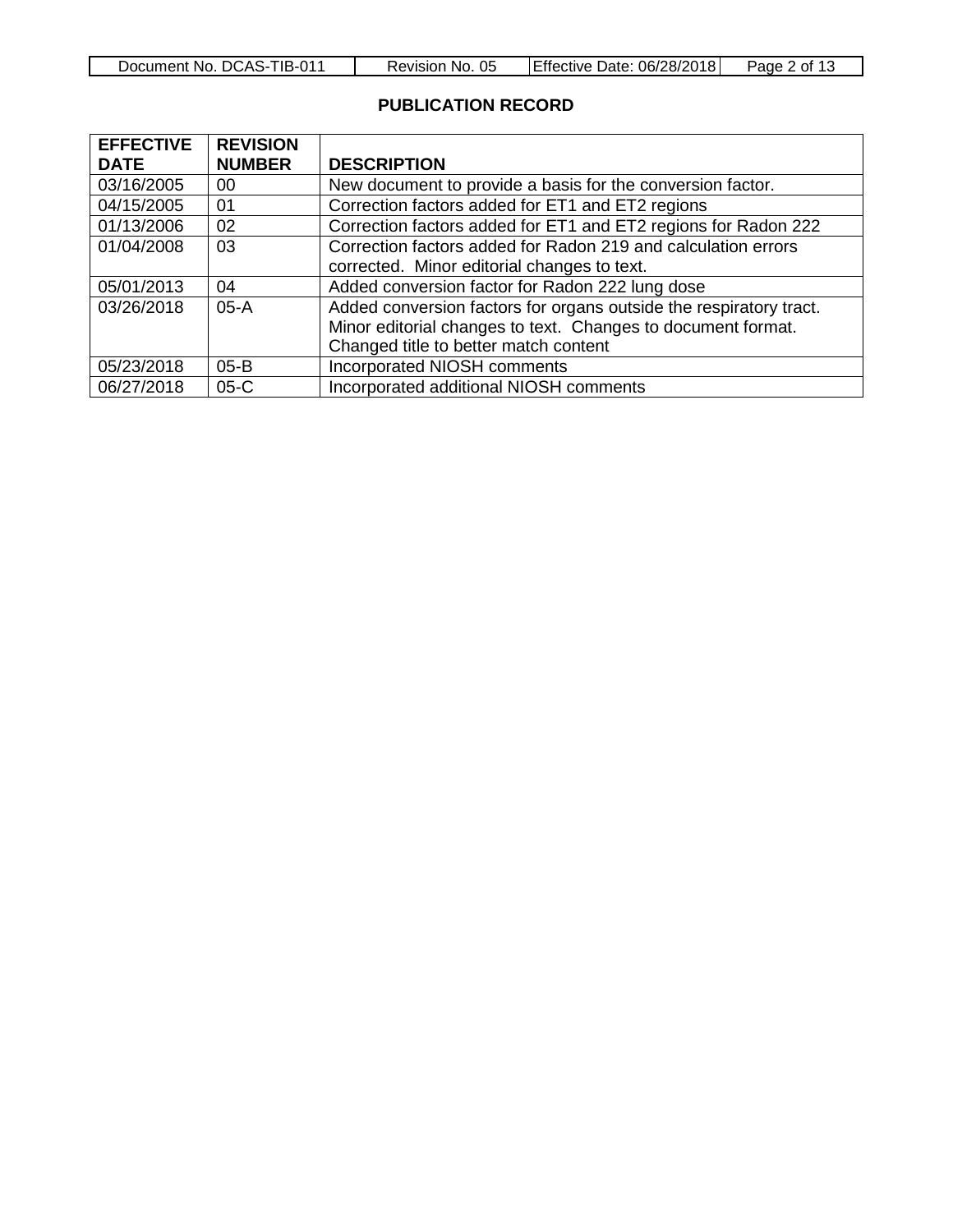| ΊB-<br>$\Omega$<br>Document No.<br>DCAS- | 05<br>No.<br>Revision | 06/28/20<br>2018<br>Date<br><b>Lettective</b> | -<br>Page<br>0Ť |
|------------------------------------------|-----------------------|-----------------------------------------------|-----------------|

# **TABLE OF CONTENTS**

| <b>SECTION</b> |                   | <b>TITLE</b> | <b>PAGE</b> |
|----------------|-------------------|--------------|-------------|
| 1.0            | 1.1               |              |             |
| 2.0            |                   |              |             |
| 3.0            |                   |              |             |
| 4.0            | 4.1<br>4.2        |              |             |
| 5.0            | 5.1<br>5.2<br>5.3 |              |             |
| 6.0            | 6.1<br>6.2<br>6.3 |              |             |
| 7.0            | 7.1<br>7.2<br>7.3 |              |             |
| 8.0            | 8.1<br>8.2        |              |             |
|                |                   |              |             |

# **LIST OF TABLES**

| <b>TABLE</b> | <b>TITLE</b>                                                                   | <b>PAGE</b> |
|--------------|--------------------------------------------------------------------------------|-------------|
|              |                                                                                |             |
|              |                                                                                |             |
|              |                                                                                |             |
|              |                                                                                |             |
|              | Table 8-1. Dose Conversion Factors for Organs outside the Respiratory Tract 12 |             |

# **PAGE**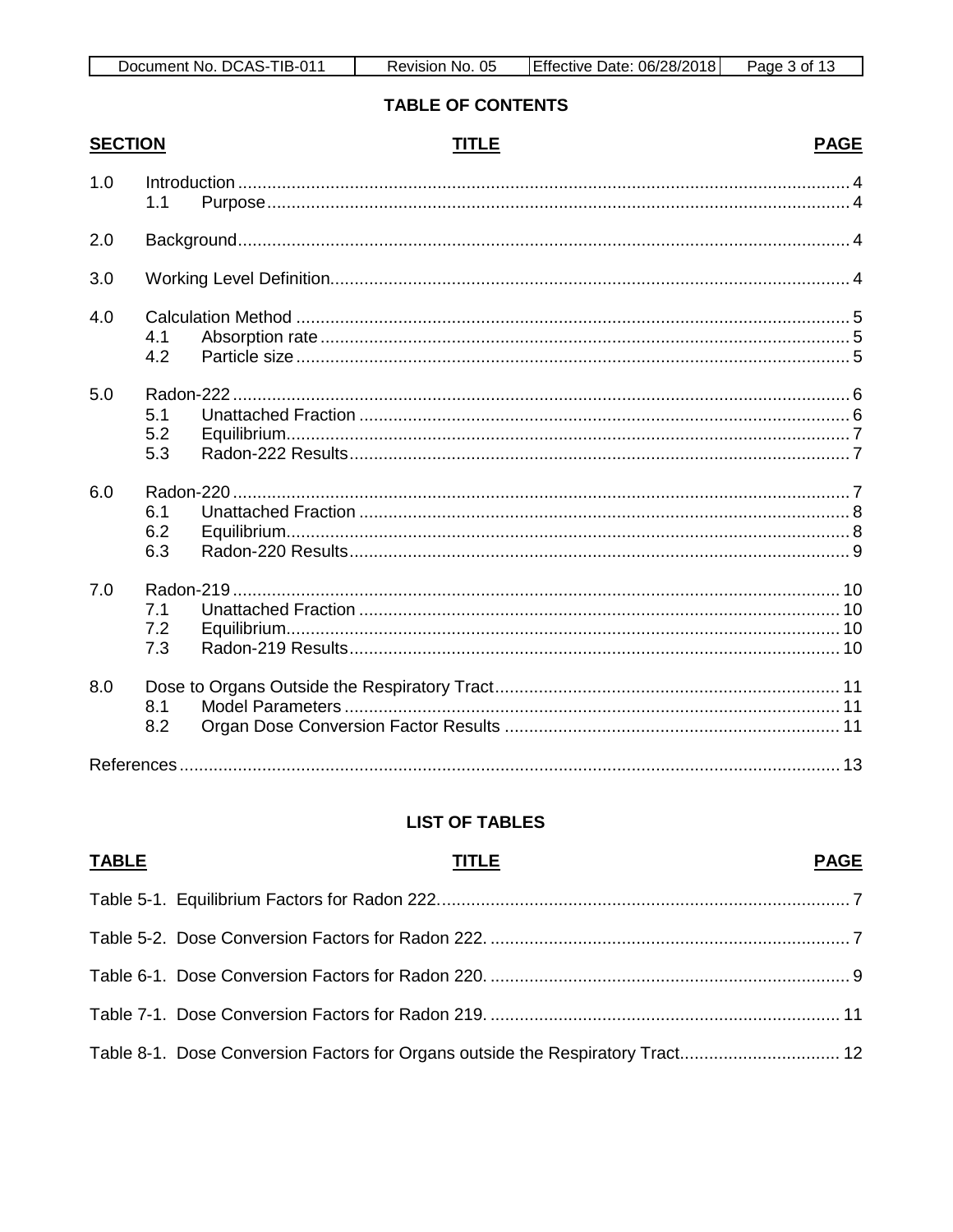|--|

#### <span id="page-3-0"></span>**1.0 INTRODUCTION**

 $\Box$ 

Technical information bulletins (TIBs) are not official determinations made by the National Institute for Occupational Safety and Health (NIOSH) but are rather general working documents that provide historical background information and guidance to assist in the preparation of dose reconstructions at particular sites or categories of sites. They will be revised in the event additional relevant information is obtained about the affected site(s). TIBs may be used to assist NIOSH staff in the completion of individual dose reconstructions.

In this document, the word "facility" is used as a general term for an area, building, or group of buildings that served a specific purpose at a site. It does not necessarily connote an "atomic weapons employer facility" or a "Department of Energy (DOE) facility" as defined in the Energy Employees Occupational Illness Compensation Program Act of 2000 [42 U.S.C. § 7384l(5) and (12)].

## <span id="page-3-1"></span>**1.1 PURPOSE**

This Technical Information Bulletin provides the conversion factors for calculating organ dose from Rn-222, Rn-220 and Rn-219 decay products measured in working level months (WLM).

## <span id="page-3-2"></span>**2.0 BACKGROUND**

The Interactive RadioEpidemiological Program (IREP) is used to determine the Probability of Causation (POC) that a cancer was caused by occupationally related radiation exposure. Annual radiation dose is the normal IREP input but in the case of Rn-222, a direct exposure model is also included for lung cancers. The exposure model was based on studies performed at uranium mines and thus applies to Rn-222 and its associated decay products. Rn-220 (also known as thoron) and Rn-219 (also known as actinon) decay products have characteristics that are sufficiently different from Rn-222 so that the exposure model is not applicable to Rn-220 and Rn-219. However, decay products of these two isotopes are often measured in units of working levels. This requires the development of a conversion factor to express Rn-220 and Rn-219 working level exposures in terms of lung dose in rem. For completeness, conversion factors for all organs for Rn-222, Rn-220 and Rn-219 have been included.

## <span id="page-3-3"></span>**3.0 WORKING LEVEL DEFINITION**

The majority of dose received from radon is actually derived from energy emitted by the decay products rather than the gas itself. Because of this, the dose per unit radon gas activity is greatly dependent on the state of equilibrium of the decay products. To better describe the hazard associated with radon, worker exposure has historically been expressed in terms of the decay product activity. The unit developed for this is the Working Level. A Working Level is described as the amount of short lived radon decay products in one liter of air that will ultimately decay with 1.3E5 MeV of alpha energy.

When the decay chain reaches 100% equilibrium, one Working Level is equivalent to approximately 100 pCi/L of Rn-222, 7.5 pCi/L of Rn-220 or 162 pCi/L of Rn-219. While this is a significant difference in the gas concentrations, by definition of the working level, the decay products will ultimately emit the same amount of alpha energy. This, however, does not lead to the same lung dose. This is caused largely by the difference in the half-lives of the decay products. Since Rn-220 products have longer half-lives, the body has longer to transport the activity from one compartment to another and thus deliver dose to different areas of the lung.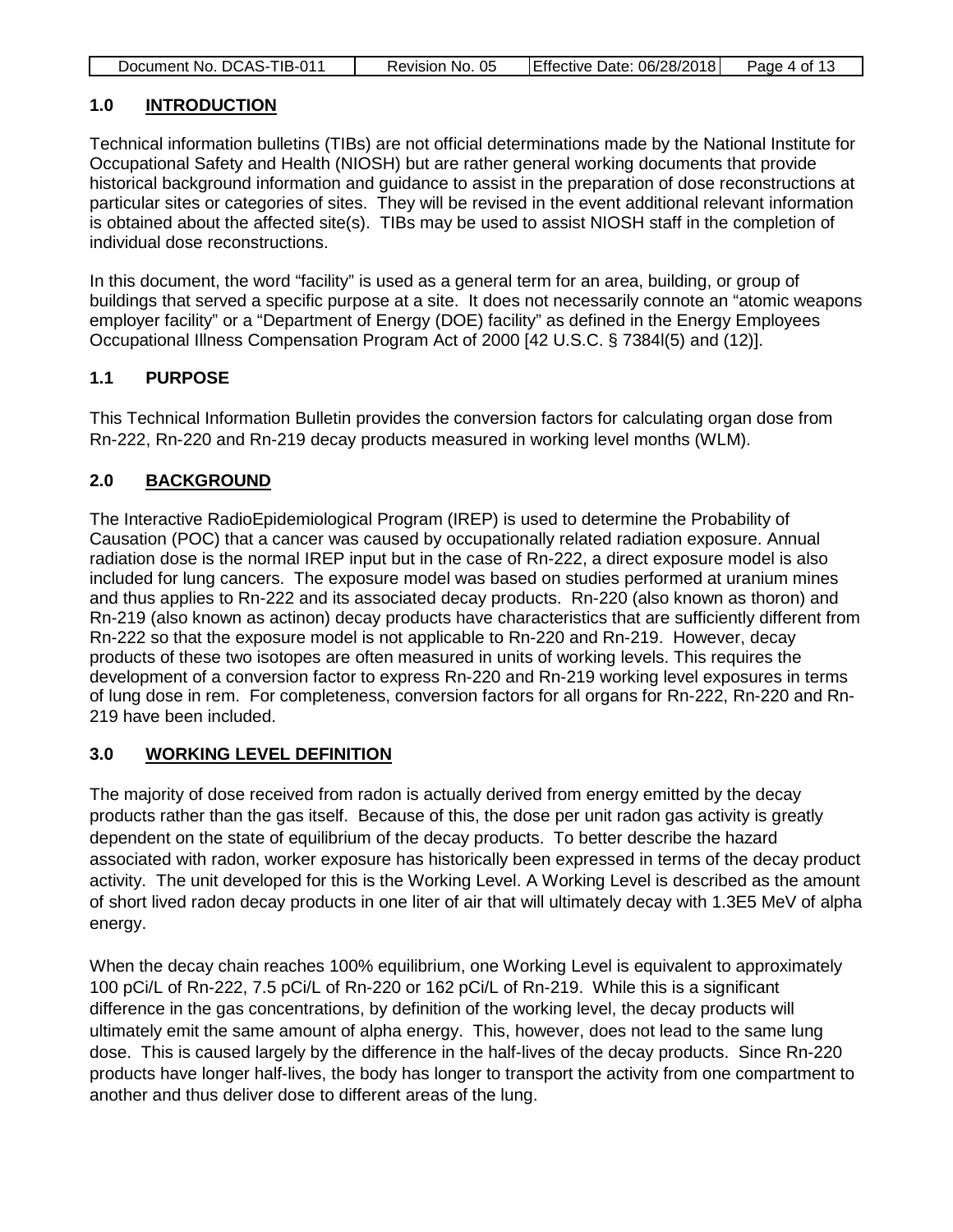|--|

Since the working level is an air concentration, it is analogous to an exposure rate. To describe exposure, the unit working level month (WLM) is normally used. A WLM is described as the exposure equivalent to breathing one WL for 170 hours (one working month).

#### <span id="page-4-0"></span>**4.0 CALCULATION METHOD**

The ICRP publication 66 (ICRP 1994) lung model was used to determine the proper conversion factor of dose per WLM for each isotope of radon. Each isotope of radon decays to several decay products creating a decay chain. Since most of the decay products are relatively short lived, all will decay in hours or days and most of that energy will be absorbed in the body. Therefore, the dose from the inhalation of a particular isotope is related most closely to the number of atoms inhaled from each isotope rather than activity inhaled.

Some of the isotopes have a branching ratio. That is the isotope decays to one isotope some percentage of the time and to a different isotope the rest of the time. To simplify the calculations, branching ratios representing less than 1% of the decays are ignored.

The LNet and LNth compartments were determined but not listed in the respiratory dose sections. Due to the fact that there is no direct deposition in the lymph nodes and the short half-life of the radon progeny, no significant dose is received by the lymph nodes. The progeny undergoes significant decay before any of the material can reach the lymph nodes. LNet and LNth doses are included in section 8.

#### <span id="page-4-1"></span>**4.1 ABSORPTION RATE**

The rate material is absorbed from the lungs to the bloodstream is an important parameter. The ICRP 66 (ICRP 1994) lung model defines three default categories for particulate lung absorption. These defaults are to be used unless more specific information is known about the situation at hand. In the case of radon decay products, a number of references are available indicating an absorption half-life of approximately 10 hours. Marsh and Birchall (Marsh 1994) describe an evaluation while Nikezic (Nikezic 2002) lists four separate references to this value. Therefore, the 10 hour half-life is used in this calculation for each of the isotopes of radon.

#### <span id="page-4-2"></span>**4.2 PARTICLE SIZE**

The particle size of the inhaled material is another important parameter for these calculations. The ICRP recommends a default particle size of 5 micron for a working environment and 1 micron for members of the public exposed to environmental releases. In both cases, these particle sizes are the median of a lognormal distribution of particle sizes. The default geometric standard deviation (GSD) is 2.5, the default density is 3 g/cc and the default shape factor is 1.5. This calculation uses all of these defaults with the exception of the particle size and GSD. GSD is calculated based on particle size using equation 16 of ICRP publication 66 (ICRP 1994).

The particle size distribution affects the regional deposition of the aerosol in the lungs. This size is greatly affected by the unattached fraction. The fraction that is attached to other particulates can exhibit the aerodynamic characteristics of the larger particle to which it is attached. The unattached fraction, on the other hand, represents very small particles produced from the noble gas (radon).

Nikezic et. al. (Nikezic 2002) indicated a particle size distribution for the attached fraction of 0.2 micron with a GSD of 2.35 while the unattached fraction was 0.0015 micron with a GSD of 1.1.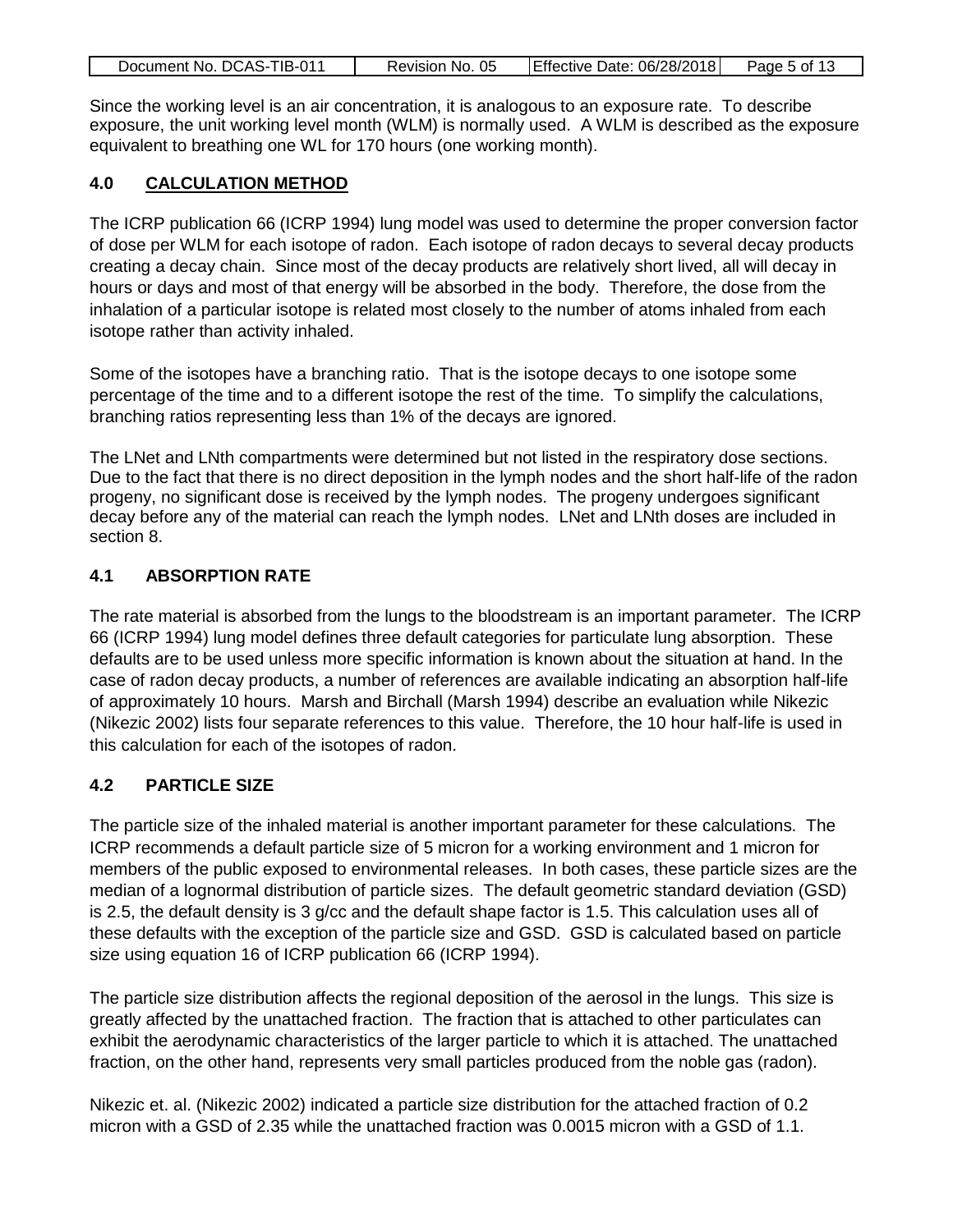|--|

Porstendorfer (Porstendorfer 2001) indicated particle sizes for various environments. The unattached median particle sizes ranged from 0.00013 micron to 0.0013 micron with GSDs ranging from 1.1 to 1.3. For the attached fraction, the major contribution (~86%) exhibited median particle sizes of 0.33 micron for outdoor air and 0.217 micron for indoor air. Most of the remaining distribution exhibited a median size of ~0.040 micron. The GSD for these distributions varied from 1.5 to 2.2.

Birchall and James (Birchall 1994) indicated that the available data of attached aerosol size in underground uranium mines indicates a particle size between 0.15 micron and 0.5 micron with Samet et. al. (Samet 1991) considering the best estimate to be 0.25 micron.

ICRP 32 (ICRP 1981) indicates the value between 0.2 and 0.3 micron.

Based on the references above, for each of the isotopes of radon, these calculations will use a median particle size of 0.25 micron for the attached fraction. A size of 0.0015 micron will be used for the unattached fraction.

Two additional important parameters are the unattached fraction and the degree of equilibrium between members of the decay chain. These parameters vary with the different radon isotopes and will be discussed in the sections specific to each isotopes.

#### <span id="page-5-0"></span>**5.0 RADON-222**

Rn-222 is historically known as Radon. The decay chain for Rn-222 and its short lived decay products is shown below.

| Rn-222        | 3.8235 day | Alpha decay |
|---------------|------------|-------------|
| Po-218        | 3.10 min   | Alpha decay |
| Pb-214        | 27 min     | Beta decay  |
| <b>Bi-214</b> | 19.9 min   | Beta decay  |
| Po-214        | 163.7 µsec | Alpha decay |
| (GE 1989)     |            |             |

The half-life of Po-214 is very short and thus will represent only a small number of atoms inhaled. Therefore, to simplify calculations, inhaled Po-214 will be ignored. Also, for dose calculations, it will be assumed that each decay of Bi-214 will include one decay of Po-214.

A direct risk-based Rn-222 exposure model is available for lung cancer cases in NIOSH-IREP. However the chronic lymphocytic leukemia (CLL) model requires the calculation of a lung dose from all sources including Rn-222. Table 5-2 provides the conversion factor but it should only be used for CLL dose calculations. This direct exposure model should continue to be used for Rn-222 exposures for lung cases.

The Po-214 decay was not modeled separately. The energy emitted from this decay was added to the Bi-214 decays. This is due to the very short half-life of Po-214 (approximately 0.16 msec).

#### <span id="page-5-1"></span>**5.1 UNATTACHED FRACTION**

Rn-222 decay products are normally electrically charged. This causes the products to quickly attach to particles normally in the air. This greatly affects the aerodynamic characteristics of these particles which in turn affects the deposition of the particles in the lungs. While the unattached fraction is not specifically a parameter of the ICRP 66 lung model, the aerodynamic parameters are.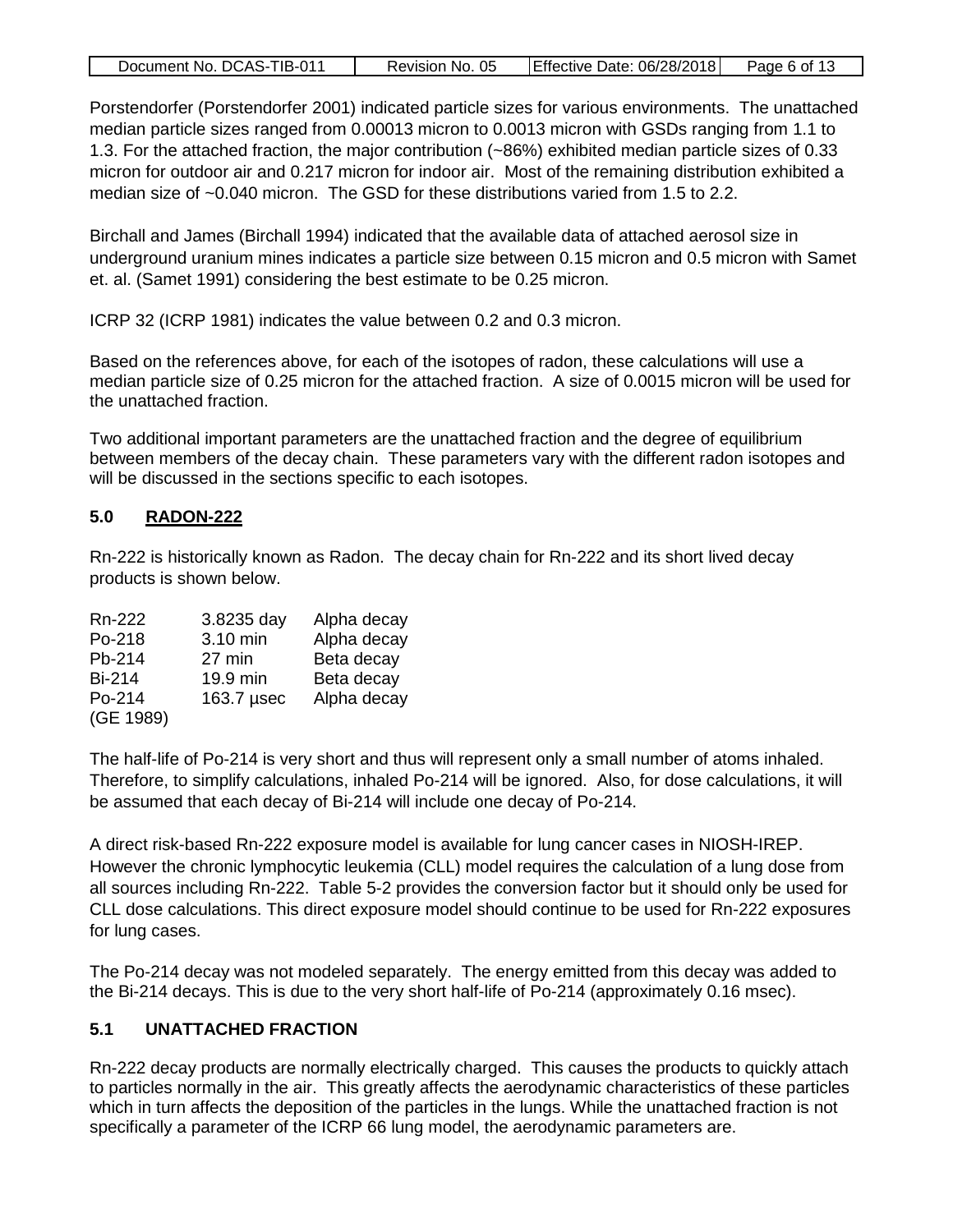|  | Document No. DCAS-TIB-011 | Revision No. 05 | Effective Date: 06/28/2018 | Page 7 of 13 |
|--|---------------------------|-----------------|----------------------------|--------------|
|--|---------------------------|-----------------|----------------------------|--------------|

The unattached fractions used were 18%, 2.1%, and 0.07% for Po-218, Pb-214, and Bi-214 respectively. This was taken from a formula in NCRP Report 78 (NCRP 1984) that equates unattached fractions to dust particle concentrations in the air. The particle concentration used was

1x10<sup>4</sup> particles per cm<sup>3</sup>, which equates to an overall unattached fraction of 8%. This fraction is the same reported by Nikezic et. al. (Nikezic 2002) for indoor air. By comparison, Birchall and James (Birchall 1994) reported an unattached fraction of 1% for mine air. The dose conversion factor was determined to be higher for higher unattached fractions. Since the dust concentration is difficult to determine and the difference is not large (~15%) the 8% assumption was used. This should be an overestimate for most work sites.

#### <span id="page-6-0"></span>**5.2 EQUILIBRIUM**

The equilibrium of the various Rn-222 progeny also affects the conversion factor. However, this also affects the number of working levels the activity in the air will represent. These tend to be competing factors and cause the effect on this conversion factor to be relatively small. Three equilibrium fractions were investigated. Two from NCRP Report 78 (NCRP 1984) and the third from Domanski (Domanski 1979). The factors along with the associated overall equilibrium factor are shown in the table below.

|               | <b>NCRP 78 outdoor</b> | <b>NCRP 78 indoor</b> | <b>Domanski</b> |
|---------------|------------------------|-----------------------|-----------------|
| Po-218        | 0.9                    | 0.5                   | 0.656           |
| Pb-214        |                        | 0.3                   | 0.446           |
| <b>Bi-214</b> |                        |                       | 0.259           |
| Overall       | ገ 72                   | 0.28                  | 0.40            |

Table 5-1. Equilibrium Factors for Radon 222.

The highest conversion factor for the ET2 compartment was produced by the NCRP 78 outdoor factors. Given the small difference in factors, these fractions will be used as a slightly favorable assumption for all values of equilibrium.

#### <span id="page-6-1"></span>**5.3 RADON-222 RESULTS**

As a result of these parameters, the Rn-222 conversion factors are listed in the table below.

|                    | <b>Conversion Factor</b><br>(Rem/WLM) |
|--------------------|---------------------------------------|
| ET1 compartment    | 1793                                  |
| ET2 compartment    | 6.09                                  |
| Lungs <sup>a</sup> | 15.69                                 |

Table 5-2. Dose Conversion Factors for Radon 222.

a. Direct exposure model in NIOSH-IREP should be used for lung cases. The lung conversion factor should only be used for CLL cases.

#### <span id="page-6-2"></span>**6.0 RADON-220**

Rn-220 is historically known as Thoron. The decay chain for Rn-220 and its short lived decay products is shown below.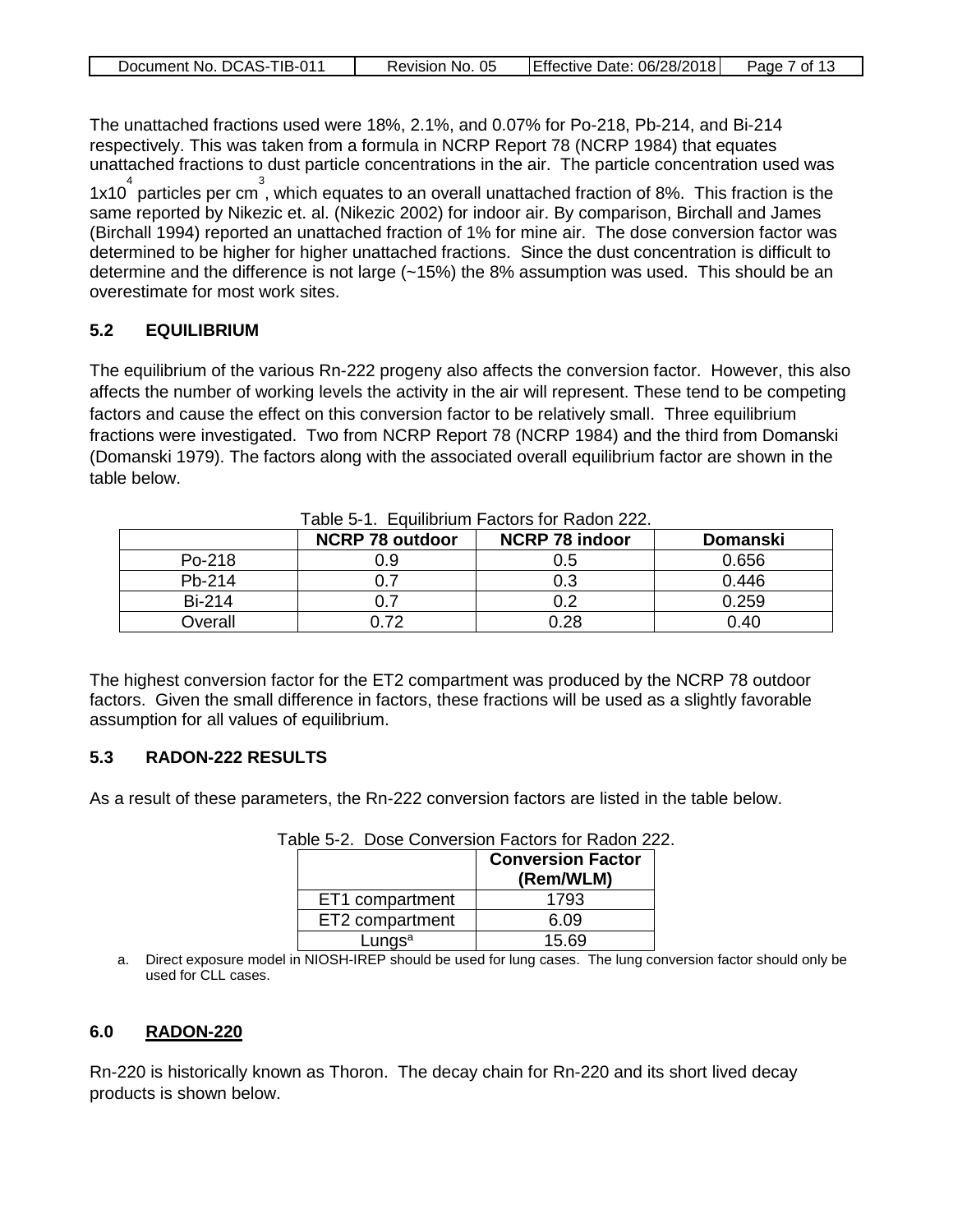| ⊺IB-01<br>DCAS-1<br>Document No. | 05<br>NO.<br>Revision | 06/28/2018<br>IEffective<br>Date: | aae<br>8 of |
|----------------------------------|-----------------------|-----------------------------------|-------------|
|                                  |                       |                                   |             |

| Rn-220    | 55.6 sec    | Alpha decay                         |
|-----------|-------------|-------------------------------------|
| Po-216    | $0.15$ sec  | Alpha decay                         |
| $Pb-212$  | 10.64 hours | Beta decay                          |
| Bi-212    | 60.6 min    | Alpha decay (36%), Beta decay (64%) |
| Po-212    | 304 nsec    | Alpha decay                         |
| TI-208    | 3 min       | Beta decay                          |
| (GE 1989) |             |                                     |

The half-life of Po-216 and Po-212 are very short and thus will represent only a small number of atoms inhaled. Also, Tl-208 has a relatively short half-life but more importantly is a beta emitter. As such, it does not contribute to the working level calculation and represents an insignificant dose compared to other isotopes in the chain. Therefore, to simplify calculations, inhaled Po-216, Po-212 and Tl-208 will be ignored. For dose calculations, it will be assumed that each decay of Bi-212 will include one decay of Po-212 (64% of the time) and one decay of Tl-208 the remaining 36% of the time.

#### <span id="page-7-0"></span>**6.1 UNATTACHED FRACTION**

Birchall and James (Birchall 1994) used an unattached fraction of 1% based on a report by Samet et. al. (Samet 1991) Nikezic et. al. (Nikezic 2002) used 8% apparently based on the same report. The largest difference appears to be that Birchall and James attempted to describe typical mine air while Nikezic attempted to describe typical household air. It should also be noted that both reports were describing Rn-222 decay products. The unattached fraction of Rn-220 decay products can be different due to the greatly different half-lives of the products. The Rn-220 products have longer halflives and thus a longer period of time for the attachment to occur.

Yamasaki et. al. (Yamasaki 1995) performed a theoretical calculation that showed the unattached fraction for Rn-220 decay products to be approximately 1.6% for indoor air.

Porstendorfer (Porstendorfer 2001) demonstrated that the unattached fraction depends on the concentration of particulates in the air. He also showed that the unattached fraction of Rn-220 decay products is smaller than that of Rn-222 decay products. His values match well with each of the references above; therefore, this calculation will use a value of 2%. It is likely that the dust concentration in a work environment is higher than in a dwelling and thus the unattached fraction should be lower for the work environment. Therefore, when Yamasaki's value of 1.6% is considered, the 2% unattached fraction should be slightly high for a standard work environment. This can be shown to be a slight overestimate of dose conversion factors but with the percentages so low, it appears to be reasonable.

#### <span id="page-7-1"></span>**6.2 EQUILIBRIUM**

The last major factor to consider is the state of equilibrium exhibited by the decay chain inhaled. The decay chain of Rn-220 is shown below.

| Rn-220        | 55.6 sec    | Alpha decay                         |
|---------------|-------------|-------------------------------------|
| Po-216        | $0.15$ sec  | Alpha decay                         |
| Pb-212        | 10.64 hours | Beta decay                          |
| <b>Bi-212</b> | 60.6 min    | Alpha decay (36%), Beta decay (64%) |
| Po-212        | 304 nsec    | Alpha decay                         |
| TI-208        | 3 min       | Beta decay                          |
| (GE 1989)     |             |                                     |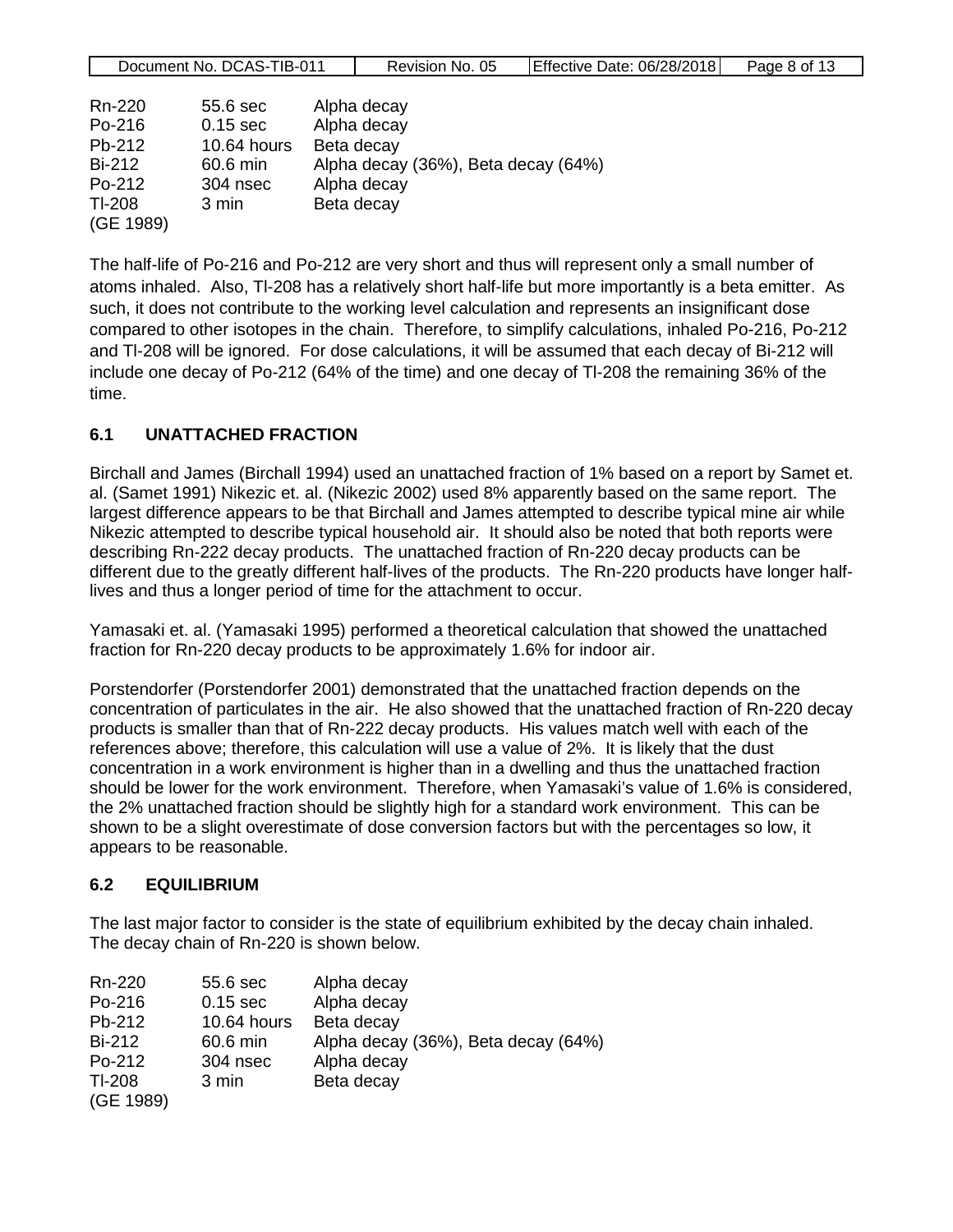|--|

When the chain is in 100% equilibrium, the activity of each generation is equal. However, the number of atoms required to reach this equilibrium activity varies depending on the half-life. Since the working level is defined by the ultimate energy released, it is affected by the number of atoms more than the total activity in a mixture. The alpha energy is emitted only by Po-216 and essentially Bi-212. In reality Bi-212 emits an alpha only 36% of the time but the other 64% of the time it emits a beta then an alpha almost immediately through the decay of Po-212 (304 nsec half-life). The average alpha energy released by a Bi-212 decay is then  $7.8 \text{ MeV}$  (6.07 Mev  $*$  0.36 + 8.785 MeV \* 0.64). Since Po-216 ultimately decays by two alphas (Po-216 and Bi-212) the alpha energy released per Po-216 atom is 14.6 MeV. Pb-212 and Bi-212 both decay with an effective alpha energy of 7.8 MeV. Po-212 decays with an energy of 8.785 MeV and Tl208 decays by beta decay only.

The largest number of atoms associated with the chain in equilibrium are Pb-212 and Bi-212 due to the relatively long half-lives. The remaining nuclides contribute little to the WL measurement or the lung dose. Therefore, in order to simplify the calculations, dose from inhaled Po-216, Po-212 and Tl-208 will be ignored. Also, for each Bi-212 decay, it is assumed there is an immediate decay of Po-212 64% of the time and Tl-208 the remaining 36% of the time.

Since Pb-212 has a half-life approximately 10 times larger than Bi-212, the number of Pb-212 atoms in a 100% equilibrium mixture is approximately 10 times that of Bi-212. This causes Pb-212 to be the primary contributor to the WL measurement regardless of the degree of equilibrium. On the other hand, Pb-212 atoms inhaled have more time to be removed from the lungs prior to emitting all energy that will ultimately be emitted by the remainder of the decay chain. Therefore, while the amount of Pb-212 in air drives the WL measurement, the amount of Bi-212 in air is a large contributor to lung dose. This causes the degree of equilibrium to be an important parameter. A good measurement of this degree of disequilibrium is the ratio of Bi-212 to Pb-212.

The degree of equilibrium depends entirely on the circumstances surrounding the production and movement of the Rn-220 gas in the breathing zone. This cannot be easily predetermined but a range of likely values can.

ICRP 32 (ICRP 1981) indicates this ratio (Bi-212 to Pb-212) is between 20% and 80%. Pillai and Paul (Pillai 1999) indicate the ratio is between 11% and 37% in a monazite mine and 24% to 84% in open air. This calculation will use 80% as a default value but also provide values for a range of equilibrium values. This will allow the most appropriate value to be used for the particular circumstances.

#### <span id="page-8-0"></span>**6.3 RADON-220 RESULTS**

The ICRP 66 lung model was solved using the assumptions described above. Under the default assumptions used in this report, a dose of 6.20 rem to the lungs will be assigned per WLM of Rn-220 decay products inhaled. Similarly, the default doses to the ET1 region will be 943.83 rem and 0.45 rem to ET2. This value should be considered to be received entirely in the year the material was inhaled.

The values for different degrees of equilibrium were also calculated and are provided in the table below. The degree of equilibrium is specified by the ratio of Bi-212 activity to Pb-212 activity. These values can be used if information for the specific situation is available.

Table 6-1. Dose Conversion Factors for Radon 220.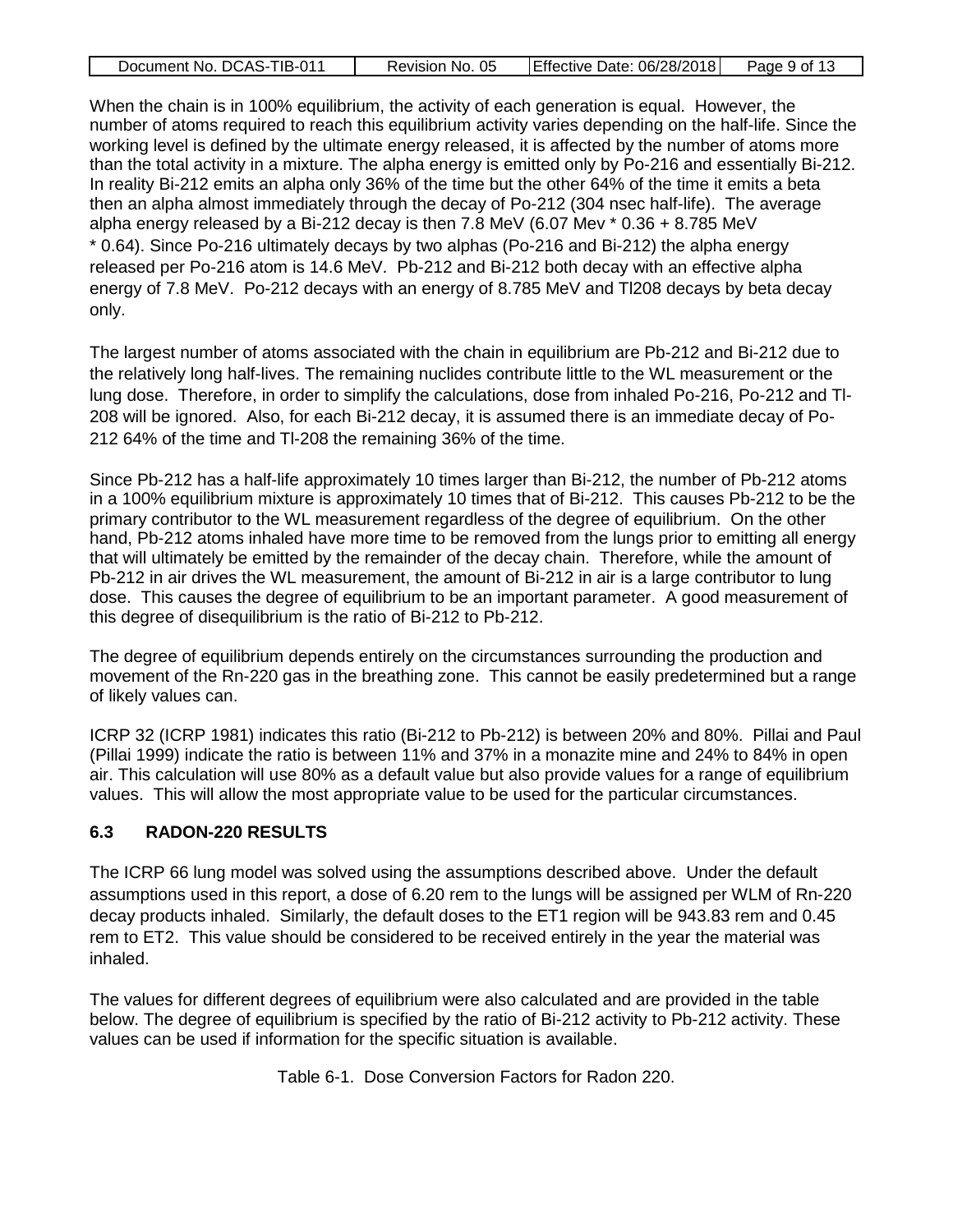Document No. DCAS-TIB-011 | Revision No. 05 | Effective Date: 06/28/2018 | Page 10 of 13

| % Equilibrium<br>(Bi212/Pb-212) | Lung dose (rem)<br>per WLM | ET1 dose (rem) per<br><b>WLM</b> | ET2 dose (rem) per<br><b>WLM</b> |
|---------------------------------|----------------------------|----------------------------------|----------------------------------|
| 20%                             | 5.77                       | 913.92                           | 0.23                             |
| 40%                             | 5.92                       | 924.25                           | 0.31                             |
| 60%                             | 6.06                       | 934.21                           | 0.38                             |
| 80%                             | 6.20                       | 943.83                           | 0.45                             |

#### <span id="page-9-0"></span>**7.0 RADON-219**

Rn-219 is historically known as Actinon. The decay chain for Rn-219 and its short lived decay products is shown below.

| Rn-219        | 3.96 sec   | Alpha decay |
|---------------|------------|-------------|
| Po-215        | 1.78 msec  | Alpha decay |
| Pb-211        | 36.1 min   | Beta decay  |
| <b>Bi-211</b> | $2.14$ min | Alpha decay |
| TI-207        | 4.77 min   | Beta decay  |

The half-life of Po-215 is very short and thus will represent only a small number of atoms inhaled. As such, it represents an insignificant dose compared to other isotopes in the chain. Therefore, to simplify calculations, inhaled Po-215 will be ignored.

#### <span id="page-9-1"></span>**7.1 UNATTACHED FRACTION**

No specific information was found for the unattached fraction of Rn-219. This fraction appears to be related to the time the particles have to attach to dust particles and so is related to the half-life. The first decay product of Rn-219 is Po-215 which has a half-life of 1.7 microseconds. This implies there is little time for it to attach to dust particles before it decays and so the unattached fraction is considered to be 100%.

For Rn-222, the first decay product (Po-218) is assigned an unattached fraction of 18% due to its short half-life of 3.05 minutes. Its progeny (Pb-214) has a half-life of 26.8 minutes leading to an unattached fraction of 2.1%. The progeny of Rn-220 are assigned an unattached fraction of 2% due to a longer half-life (10.64 hrs for Pb-212). It appears there is little change in the unattached fraction once the half-life of the progeny reaches a particular value. Since the second decay product of Rn-219 is Pb-211 with a half-life longer than Pb-214, an unattached fraction of 2% will be assigned to the second and subsequent decay products of Rn-219.

#### <span id="page-9-2"></span>**7.2 EQUILIBRIUM**

The equilibrium of the Rn-219 progeny has little effect on the conversion factor. The initial progeny (Po-215) has a very short half-life and therefore represents very few atoms in one working level. The next progeny (Pb-211) drives the composition of progeny in a working level. This decays to Bi-211 which has a 2.13 minute half-life then to Po-211 which has a 0.516 sec half-life. Given the short halflives of the progeny produced after Pb-211, it is reasonable to assume they are in 100% equilibrium with Pb-211.

#### <span id="page-9-3"></span>**7.3 RADON-219 RESULTS**

As a result of these parameters, the Rn-219 conversion factors are listed in the table below.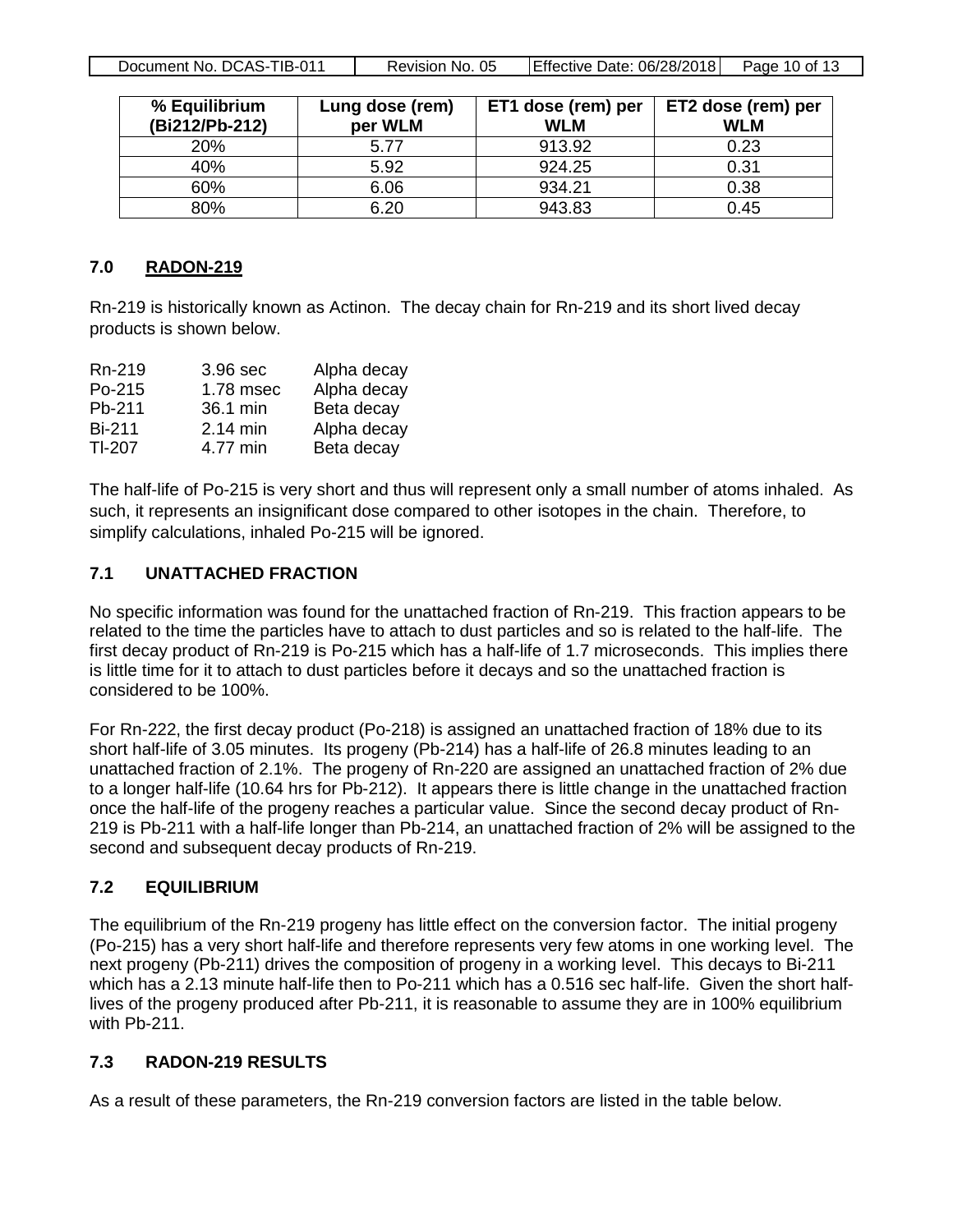|  | Document No. DCAS-TIB-011 | Revision No. 05 | Effective Date: 06/28/2018 | Page 11 of 13 |
|--|---------------------------|-----------------|----------------------------|---------------|
|--|---------------------------|-----------------|----------------------------|---------------|

| ,,,,<br><b>0000 UUITUUDIUI LUURIU IUI RUUUILE</b> |                                       |  |  |
|---------------------------------------------------|---------------------------------------|--|--|
|                                                   | <b>Conversion Factor</b><br>(Rem/WLM) |  |  |
| ET1 compartment                                   | 1066                                  |  |  |
| ET2 compartment                                   | 2.92                                  |  |  |
| Lungs                                             | 14.66                                 |  |  |
|                                                   |                                       |  |  |

Table 7-1. Dose Conversion Factors for Radon 219.

#### <span id="page-10-0"></span>**8.0 DOSE TO ORGANS OUTSIDE THE RESPIRATORY TRACT**

The previous sections of this document describe the conversion factors for the respiratory tract for Rn-220, Rn-222 and Rn-219. Since the ICRP lung model is not element specific, no special treatment was necessary for decay products other than normal buildup and decay of radioactive isotopes. However, to determine dose to organs outside the respiratory tract, element specific biokinetic models must be used.

Each of these three isotopes of radon first decays to an isotope of polonium followed by lead then bismuth. For most isotopes, the ICRP recommends assuming decay products behave the same as the parent isotope (shared kinetics). However for some decay chains, the decay products are essentially assumed to behave consistent with their own characteristic model. This is the case for the decay chains described in this document. Biokinetic models for these elements are not identical which requires some consideration as to where decays in one model enter the next model. ICRP publication 67 (ICRP 1993) describes the method for handling this situation with publication 71 (ICRP 1995) Tables C-3 and C-4, providing transfer rates based on that description.

#### <span id="page-10-1"></span>**8.1 MODEL PARAMETERS**

The absorption rate, particle size, unattached fractions and equilibrium factors used for the respiratory tract conversion factors are again used here for each isotope of radon. Only the default equilibrium factor of 0.8 for Rn-220 is used here since only modest differences occur in the calculated values using different factors. Specific effective energy (SEE) values were extracted from the computer program DCAL (DCAL 2006). However, it is necessary to discuss the SEE values associated with the "other" compartment. The "other" compartment in DCAL represents the other soft tissue compartment in the ICRP biokinetic models. This compartment is made up of all soft tissue not specifically described in the model. The mass and assigned fractions (AF) associated with this compartment vary depending on which organs are modeled and so they can vary depending on whether the decays occur as part of the ingrown or inhaled material. For that reason, the decays of an isotope in the soft tissue compartment are kept separate based on the original source of the inhaled material and multiplied by the applicable SEE.

Dose from the radon gas itself was also considered. For Rn-222, appendix C of ICRP publication 32 (ICRP 1981) was used to determine the dose to non-respiratory tract tissue from continuous inhalation of the gas. This dose was added to the dose calculated from the inhalation of the decay products. The half-life of Rn-222 is 3.8 days while the half-lives of Rn-220 and Rn-219 are much shorter (55.6 seconds and 3.96 seconds respectively). These short half-lives represent a much faster removal mechanism than Rn-222 and presumably a much smaller saturation concentration in the body tissues. Because of this, dose from the inhaled gas for these two isotopes was ignored.

## <span id="page-10-2"></span>**8.2 ORGAN DOSE CONVERSION FACTOR RESULTS**

Table 8-1 provides the calculated dose conversion factors for each radon isotope. It should be noted that these values are in units of mrem rather than rem used with the respiratory tract factors. Only the highest organ doses are provided. The remaining organs were similar enough to allow a single value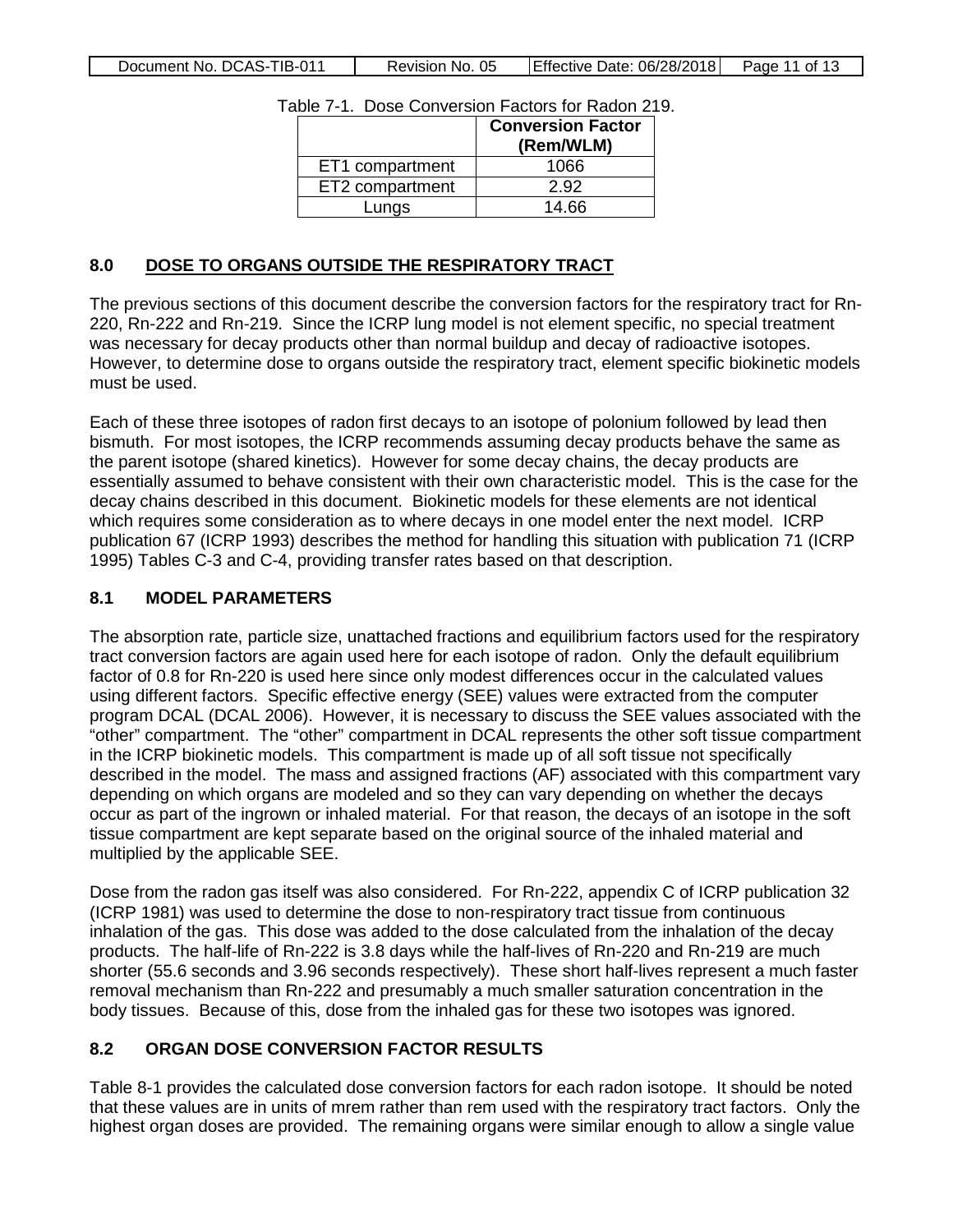| Document No. DCAS-TIB-011 | Revision No. 05 | Effective Date: 06/28/2018 | Page 12 of 13 |
|---------------------------|-----------------|----------------------------|---------------|
|                           |                 |                            |               |

to be presented as "all other organs". This value represents a value that is equal to or higher than all the remaining organ factors.

|                        | <b>Rn-219</b><br>(mrem/WLM) | <b>Rn-220</b><br>(mrem/WLM) | <b>Rn-222</b><br>(mrem/WLM) |
|------------------------|-----------------------------|-----------------------------|-----------------------------|
| Organ                  |                             |                             |                             |
| <b>Urinary Bladder</b> | 1.5                         | 10                          | 9.6                         |
| Bone surfaces          | 21                          | 210                         | 18                          |
| Stomach                | 8.2                         | 10                          | 16                          |
| Small intestine        | 4.2                         | 11                          | 12                          |
| Upper large intestine  | 2.4                         | 15                          | 10                          |
| Lower large intestine  | 1.5                         | 16                          | $=$ a                       |
| Colon                  | 2.0                         | 15                          | 9.8                         |
| Kidney                 | 15                          | 240                         | 60                          |
| Liver                  | 4.3                         | 58                          | 11                          |
| Red bone marrow        | 3.1                         | 27                          | 9.9                         |
| LN(ET)                 | 2.0                         | 13                          | 17                          |
| LN(TH)                 | 1.5                         | 9.6                         | 9.9                         |
| All other organs       | 1.4                         | 9.1                         | 9.3                         |

| Table 8-1. Dose Conversion Factors for Organs outside the Respiratory Tract |  |
|-----------------------------------------------------------------------------|--|
|                                                                             |  |

a. Value was at or below the value for all other organs so the all other organs value should be used.